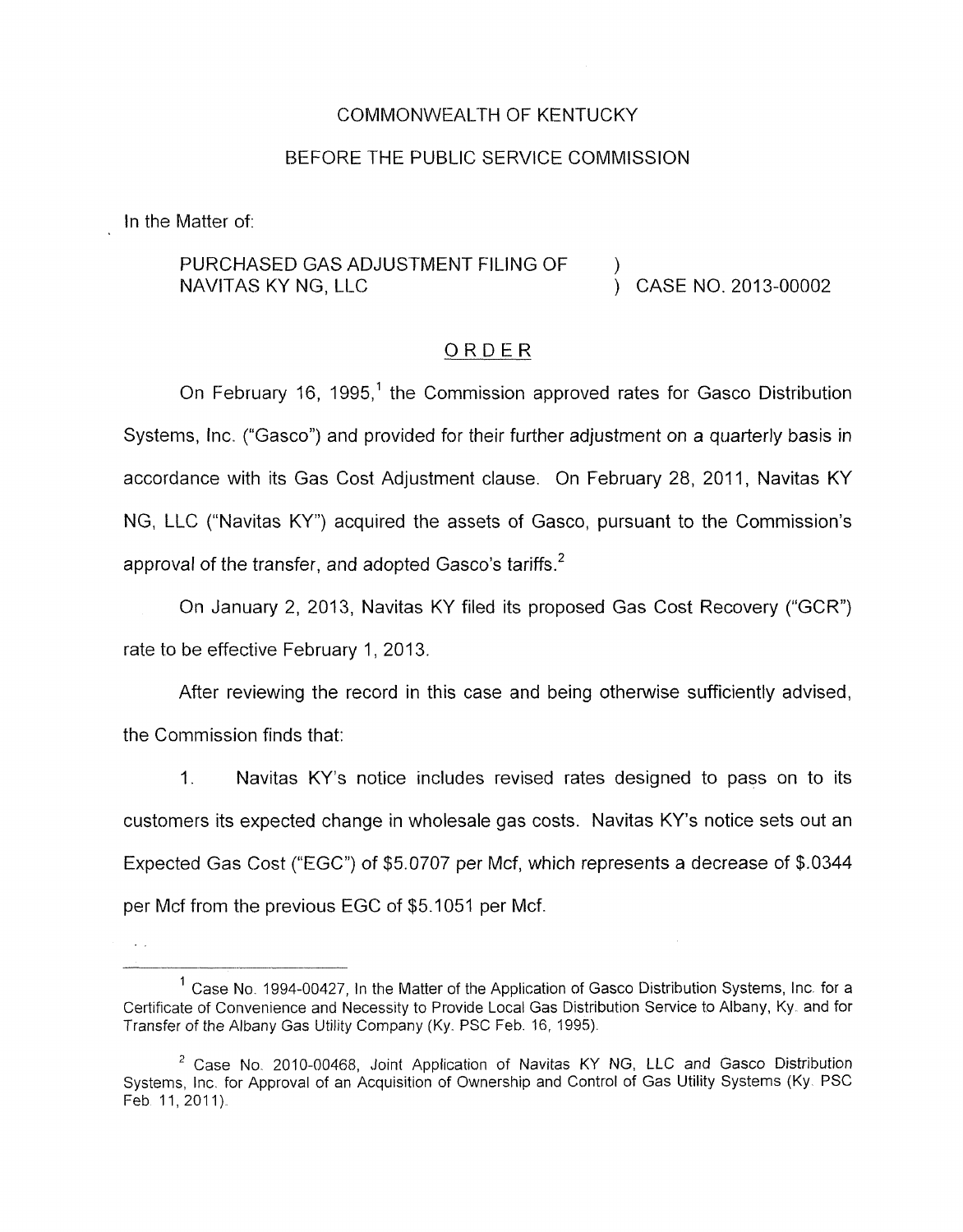2. Navitas KY's notice sets out no current quarter Refund Adjustment ("RA"). Navitas KY's total RA is (\$.8820) per Mcf, which is no change from its previous total RA.

Navitas KY's notice sets out a current quarter AA of (\$.5190) per Mcf. Navitas KY's total AA is (\$1.7538) per Mcf, which is a decrease of 1.5460 per Mcf from its previous total AA of (\$.2078) per Mcf. Due to a spread sheet error, Navitas KY calculated a (\$1.7537) per Mcf total AA. 3.

4. Navitas KY's notice sets out a current quarter Balance Adjustment ("BA") of \$.(I140 per Mcf. Because there was no AA or BA approved for the quarter beginning November 1, 2011, there are no remaining under/over-recoveries of gas cost to reconcile so no current BA is necessary. Navitas KY's total BA is (\$.8349) per Mcf, which represents no change from its previous total BA.

5. Navitas KY's GCR is \$1.6000 per Mcf, which is a decrease of \$1 5804 per Mcf from its previous rate of \$3.1804 per Mcf.

6. The rates in the Appendix to this Order are fair, just, and reasonable and should be approved for service rendered by Navitas KY on and after February 1, 2013.

IT IS THEREFORE ORDERED that:

1. The rates proposed by Navitas KY are denied.

2. The rates in the Appendix attached hereto and incorporated herein are approved for service rendered on and after February 1, 2013.

**3.** Within 20 days of the date of this Order, Navitas KY shall file with this Commission, using the Commission's electronic Tariff Filing System, revised tariff sheets setting out the rates approved herein and reflecting that they were approved pursuant to this Order.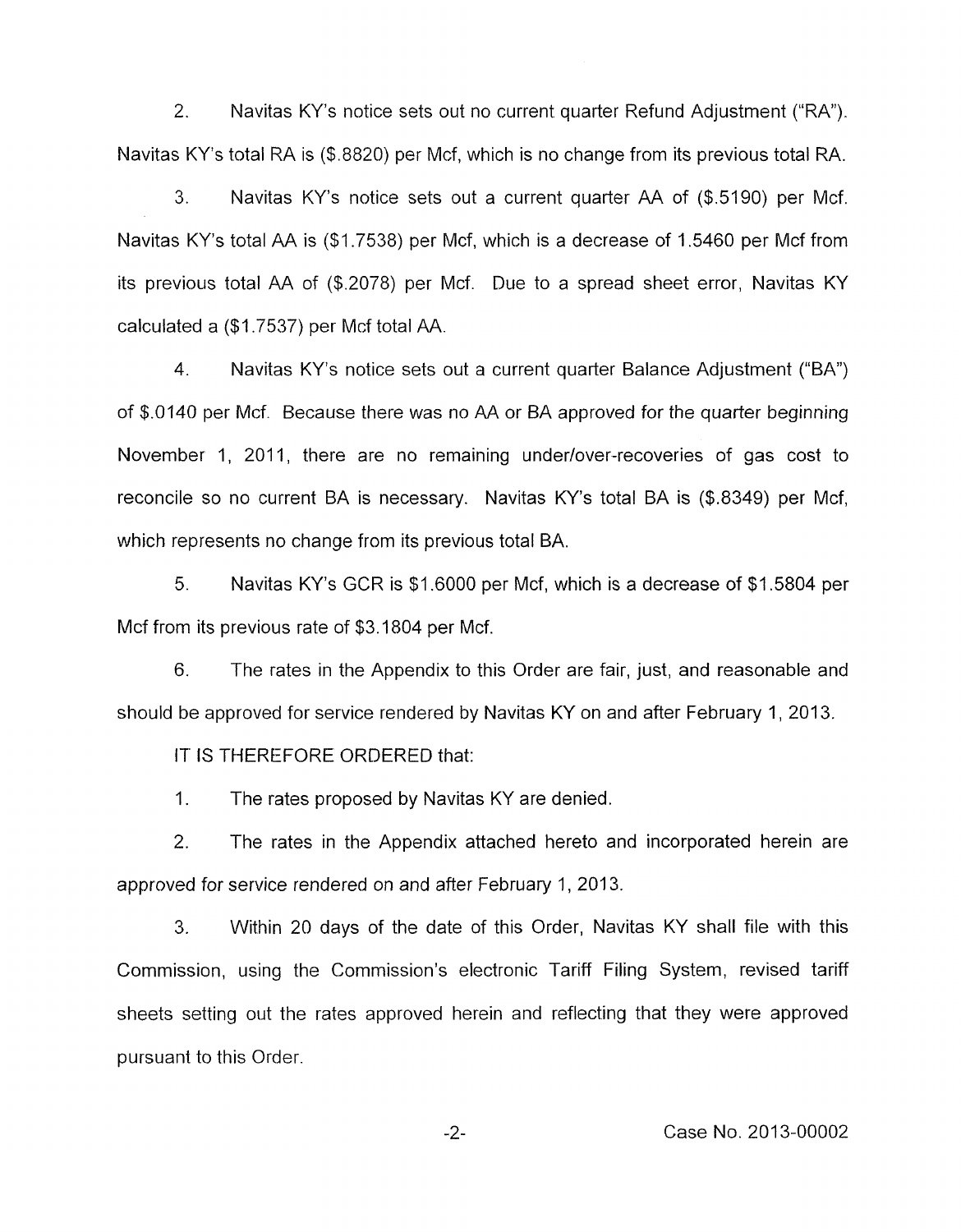By the Commission



 $ATTE<sup>8</sup>$ Executive Director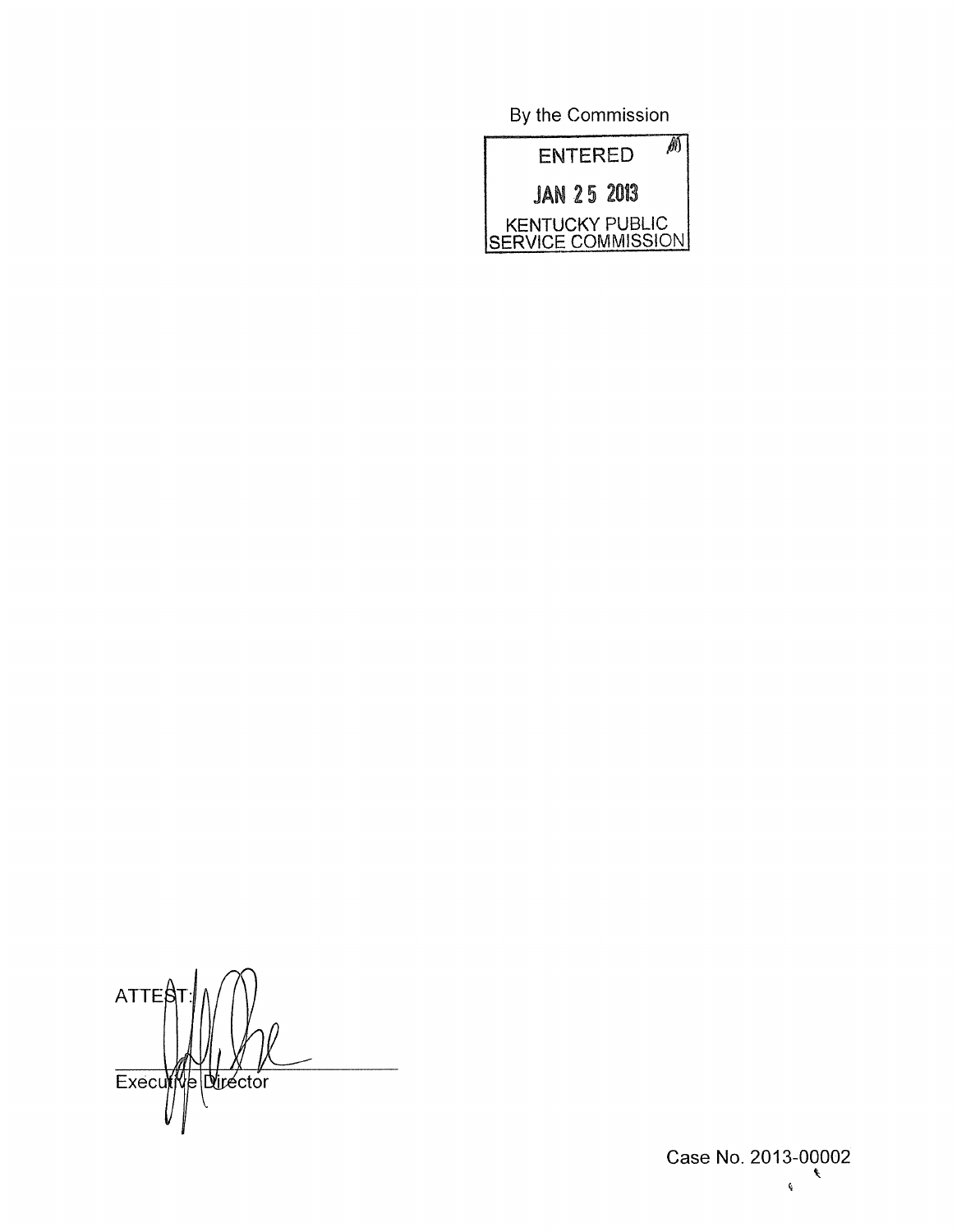## APPENDIX A

 $\bar{\mathcal{A}}$ 

# APPENDIX TO AN ORDER OF THE KENTUCKY PUBLIC SERVICE COMMISSION IN CASE NO. 2013-00002 DATED JAN 2 5 2013

The following rates and charges are prescribed for the customers served by Navitas KY NG, LLC. All other rates and charges not specifically mentioned herein shall remain the same as those in effect under authority of the Commission prior to the effective date of this Order

### RATES:

|             | <b>Base Rate</b> | <b>Gas Cost</b><br>Recovery<br>Rate | Total    |
|-------------|------------------|-------------------------------------|----------|
| Residential | \$4.62           | \$1.6000                            | \$6.2200 |
| Commercial  | \$3.62           | \$1.6000                            | \$5,2200 |